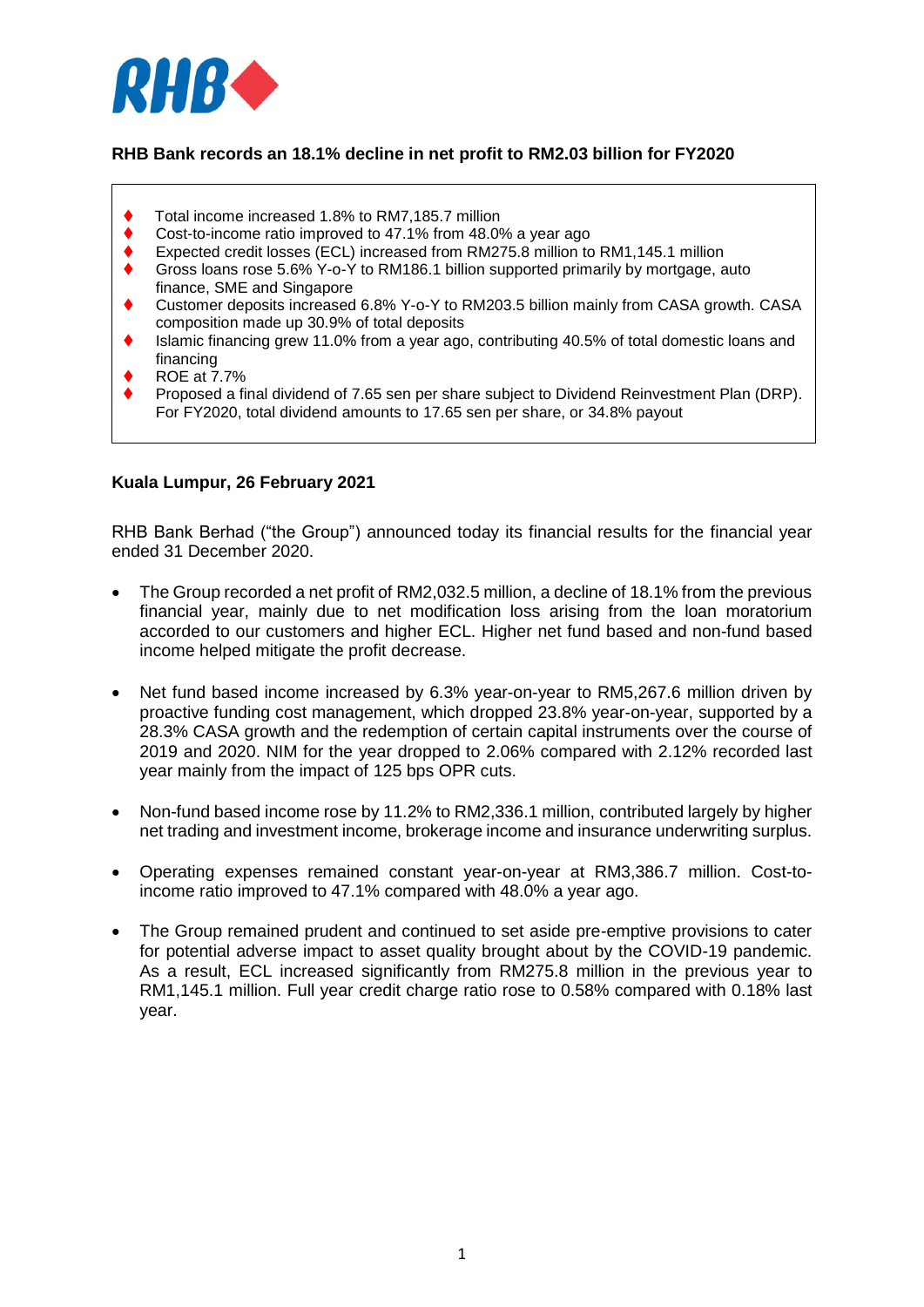

## **Fourth Quarter 2020 Earnings Against Fourth Quarter 2019**

 The Group's profit before tax decreased by 33.7% year-on-year to RM574.2 million for the fourth quarter of 2020 primarily due to higher ECL.

#### **Balance Sheet & Capital Position Remained Robust**

- Total assets for the Group increased by 5.3% from December 2019 to RM271.1 billion as at 31 December 2020, attributed to an increase in loans, advances and financing and securities portfolios. Net assets per share was at RM6.74, with shareholders' equity at RM27.0 billion as at 31 December 2020.
- Our capital position remains strong; Common Equity Tier-1 (CET-1) and total capital ratio of the Group stood at 16.19% (FY2019: 16.27%) and 18.37% (FY2019: 18.59%) respectively.
- The Group's gross loans and financing grew by 5.6% year-on-year to RM186.1 billion, mainly supported by growth in mortgage, auto finance, SME and Singapore. Domestic loans and financing grew 4.5% year-on-year. The Group's domestic loan market share stood at 9.1% as at end-December 2020.
- Gross impaired loans was RM3.2 billion as at 31 December 2020, with a gross impaired loans ratio of 1.71% compared with RM3.5 billion and 1.97% respectively as at 31 December 2019. Loan loss coverage ratio for the Group, excluding regulatory reserves, was well above 100% at 119.7% as at end-December 2020.
- Customer deposits increased by 6.8% year-on-year to RM203.5 billion, predominantly attributed to CASA growth of 28.3%. CASA composition stood at 30.9% as at 31 December 2020. Liquidity coverage ratio (LCR) remained healthy at 146.9%.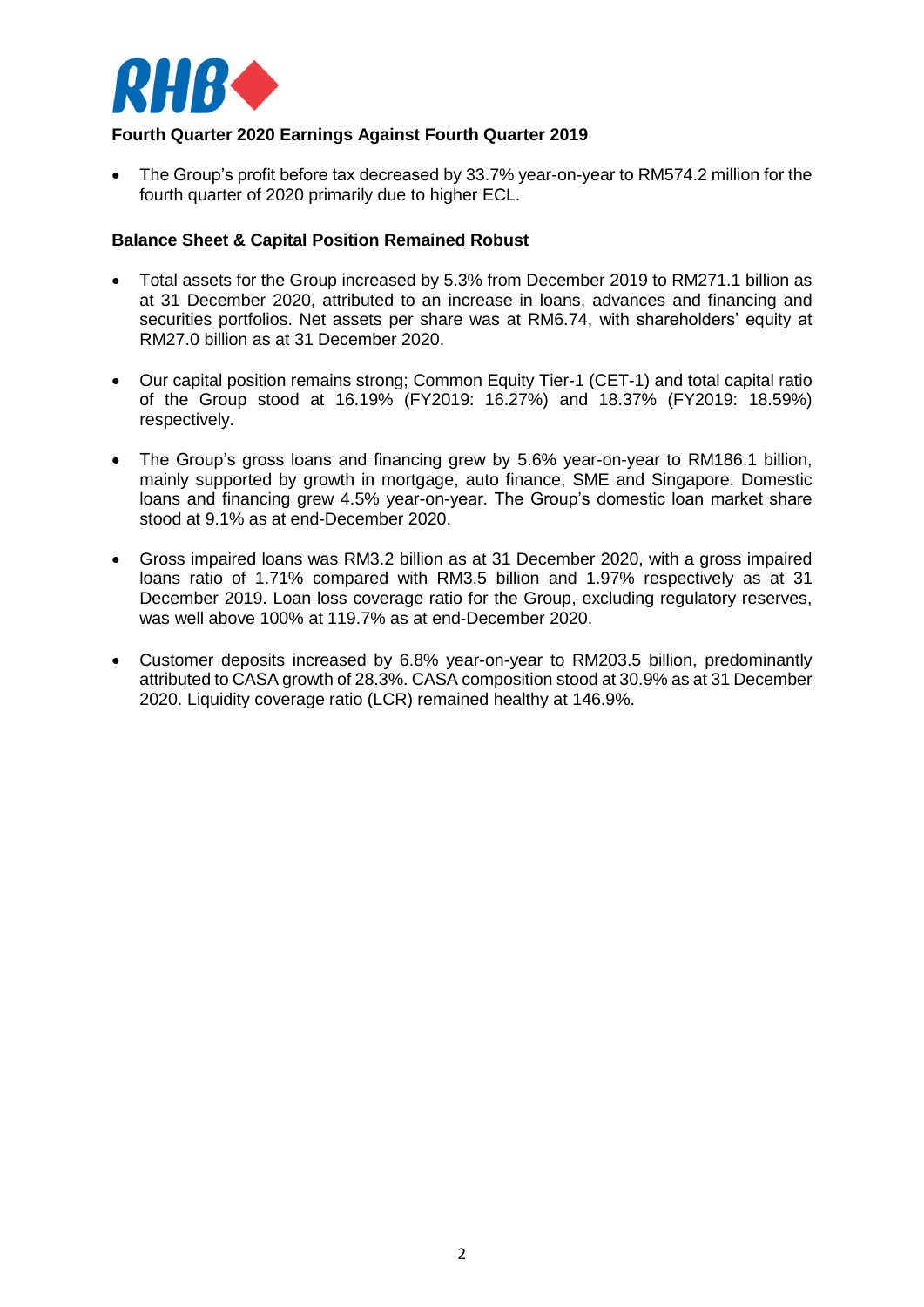

### **Performance Review of Key Business Units**

#### **Group Retail Banking**

- o Group Retail Banking recorded a 19.5% year-on-year decline in pre-tax profit to RM850.6 million, mainly due to lower non-fund based income and higher ECL.
- o Retail loans and financing rose 5.4% year-on-year to RM95.0 billion, primarily driven by growth in mortgages (7.7%), personal financing (5.0%) and auto financing (7.4%).
- $\circ$  Retail deposits increased by 15.5% year-on-year to RM66.7 billion, mainly contributed by growth in fixed deposits (12.5%) and CASA (22.9%).

#### **Group Business Banking**

- o Group Business Banking recorded a 51.7% year-on-year decline in pre-tax profit to RM230.8 million due to lower non-fund based income and higher ECL.
- o Gross loans and financing expanded by 11.3% year-on-year to RM28.8 billion, driven by growth in SME and Commercial portfolios of 11.9% and 9.5% respectively.
- $\circ$  Deposits grew 16.1% year-on-year to RM32.8 billion attributed to growth in current account (20.4%) and fixed deposits (11.7%).
- **Group Wholesale Banking** posted a marginal drop in pre-tax profit to RM1,872.3 million.
	- o Group Corporate and Investment Banking registered a pre-tax profit of RM606.1 million, a 2.1% decrease on the back of higher ECL. Gross loans and financing dropped marginally by 1.9% to RM42.6 billion. Deposits grew strongly by 10.8% yearon-year to RM58.0 billion primarily driven by growth in current account (36.9%) and fixed deposits (5.2%).
	- $\circ$  Group Treasury and Global Markets recorded a 0.9% increase in pre-tax profit to RM1,266.3 million over the year primarily due to higher net trading and investment income.
- **RHB Bank Singapore** reported a pre-tax profit of SGD4.6 million, 81.3% lower year-onyear mainly attributed to higher ECL writeback in FY2019. Loans and advances grew by 23.4% year-on-year to SGD5.1 billion, while deposits increased by 8.5% to SGD5.8 billion.
- **RHB Insurance** registered a pre-tax profit of RM150.6 million, an increase of 6.3% yearon-year attributed to higher underwriting surplus.
- **Group International Business** excluding Singapore registered a pre-tax loss of RM4.5 million mainly due to losses in Thailand and Lao, and lower profitability in Cambodia due to an increase in ECL.
- **RHB Islamic Bank** recorded a pre-tax profit of RM450.5 million.
	- $\circ$  Gross financing recorded a robust double digit growth of 11.0% year-on-year to RM67.2 billion.
	- o Islamic business contributed 40.5% of the Group's total domestic gross loans and financing, up from 38.1% a year ago.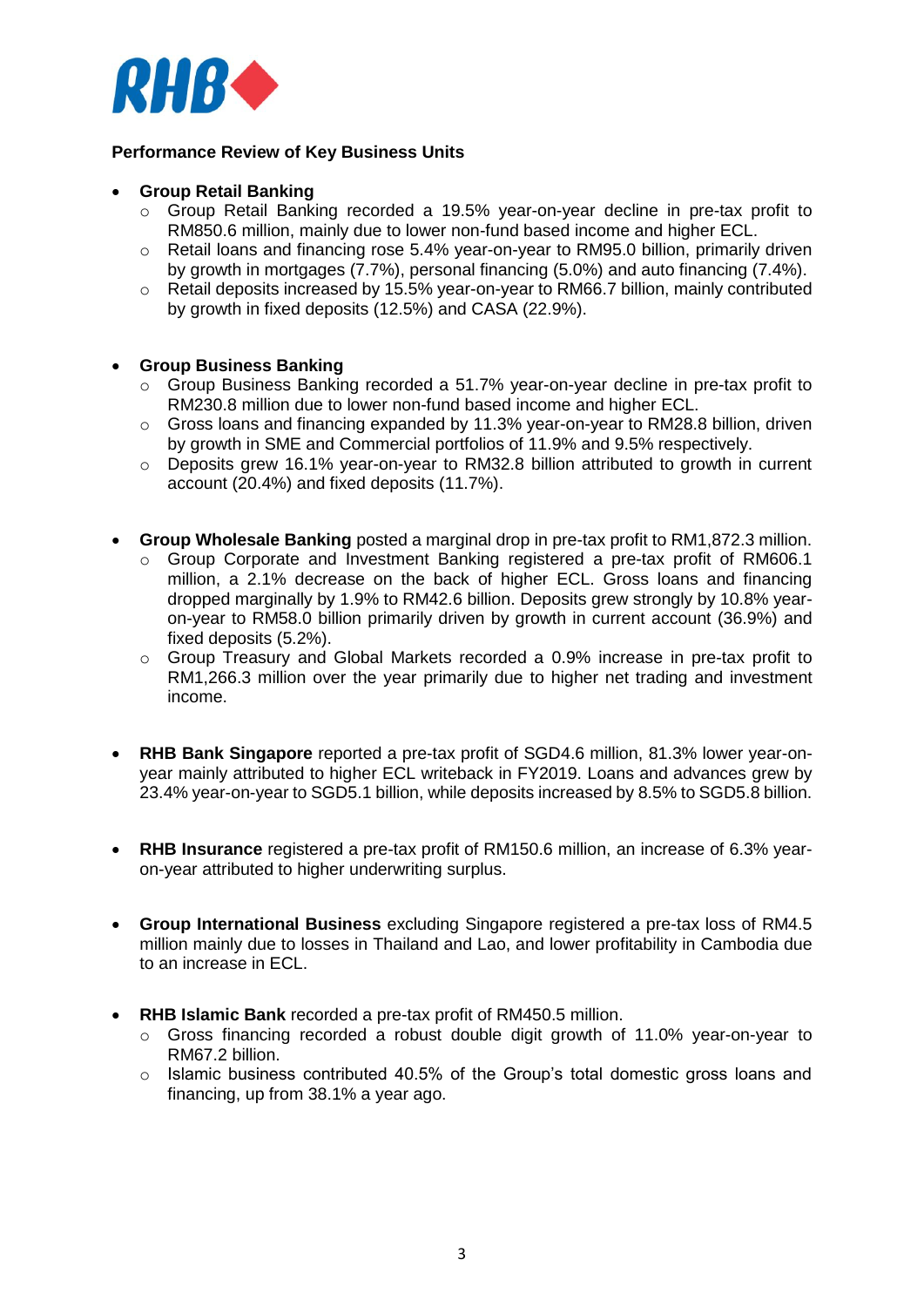

### **Conclusion**

We expect 2021 to remain challenging given the recent resurgence of COVID-19 cases and the prolonged Movement Control Order ("MCO"), which could restrain the initial pick up in economic activity. Globally, governments and central banks have put in place comprehensive stimulus measures to soften the impact of the pandemic on their economic sectors, while in the area of public health, enhanced containment measures have been introduced in preventing the spread of the virus and vaccination efforts are being rolled out.

Domestically, Malaysia's GDP is expected to rebound in 2021 from a contraction of 5.6% in 2020. However, the imposition of MCO 2.0 since the beginning of the year presents downside risk to growth in the first half of 2021.

"The COVID-19 pandemic has brought unprecedented impact to businesses and individuals. To address the impact, the Group revisited our business plan and reprioritised our FIT22 strategic initiatives, allowing us to quickly adapt to the changing business environment and shifts in customer behaviour brought about by the pandemic. Given the challenging operating environment, we continued to be innovative in our approach, while exercising vigilance by building our provisions and enhancing prudent risk management practices and at the same time maintaining a strong capital and liquidity base. Cognizant of the need to conserve capital in this challenging environment, the Board has proposed a final dividend of 7.65 sen per share, under a Dividend Reinvestment Plan (DRP) which would enable our shareholders to reinvest the dividend received back into the Company. The DRP programme will be tabled for shareholders' approval at the forthcoming Annual General Meeting. Together with our interim dividend of 10.0 sen, total dividend for FY2020 amounts to 17.65 sen per share or 34.8% payout ratio," said Dato Khairussaleh, Group Managing Director of RHB Banking Group.

"Our key priority during this pandemic is to ensure the health and safety of our employees, the well-being and sustainability of our customers' business, while at the same time ensuring there are no disruptions to our business and operations throughout the MCO period. We continue to offer support to our customers, particularly the B40 segment, via targeted payment assistance programme which will run until 30 June 2021. Our team within the respective Business Units continue to engage our customers, discussing and advising them on financial matters and assisting our customers to see through these difficult times. We believe that this is key in fostering resilience, through which we will emerge from this pandemic even stronger than before," added Dato' Khairussaleh.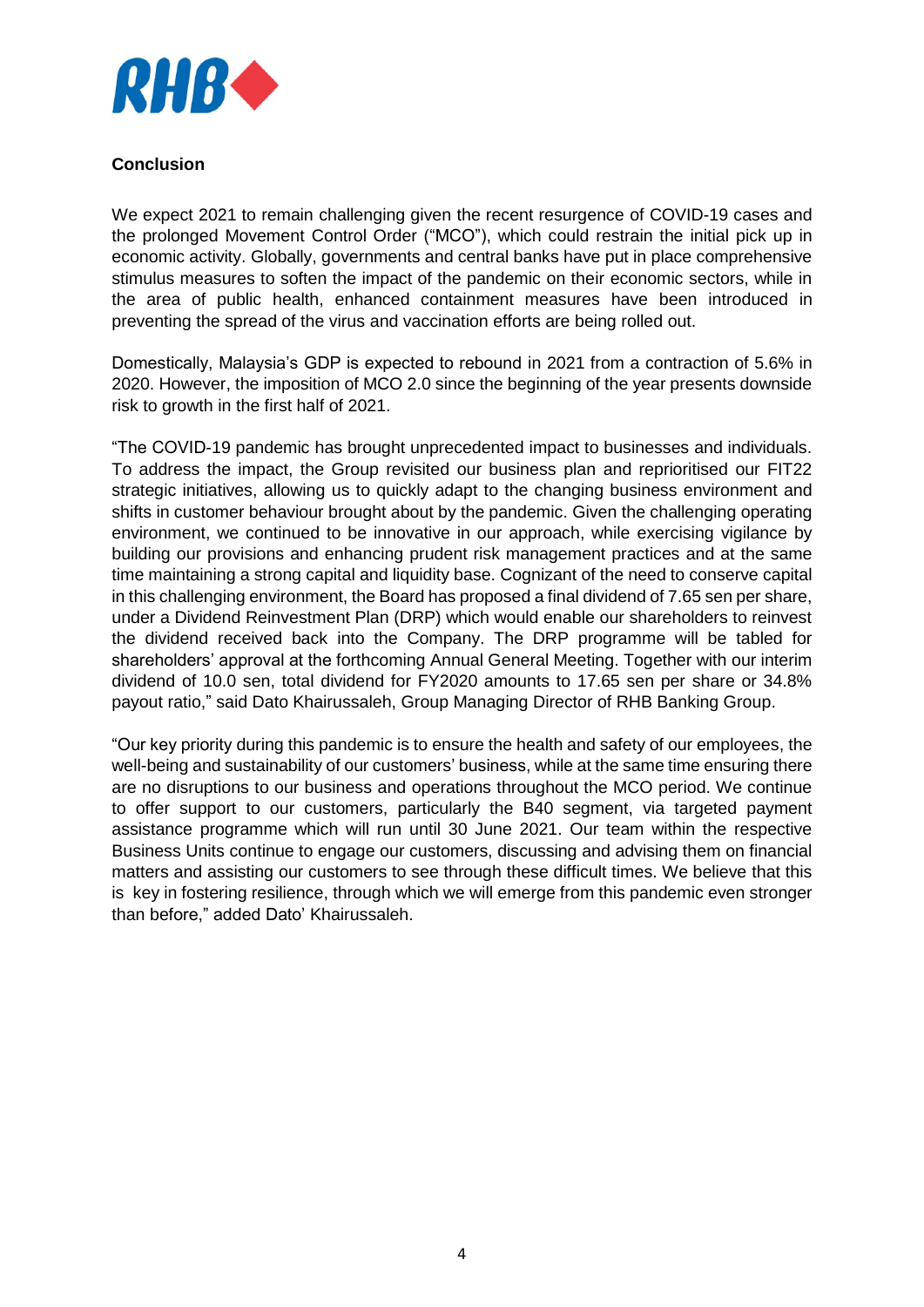

# **Key Financial Highlights**

| <b>Financial Performance</b><br>(RM'000)                  | <b>12 Months Ended</b><br>31 December 2020 | <b>12 Months Ended</b><br>31 December 2019 |
|-----------------------------------------------------------|--------------------------------------------|--------------------------------------------|
| Operating profit before<br>allowances                     | 3,798,989                                  | 3,670,191                                  |
| Profit before taxation                                    | 2,644,403                                  | 3,394,342                                  |
| Profit attributable to equity<br>holders of the Company   | 2,032,530                                  | 2,482,432                                  |
| Earnings per share (sen)                                  | 50.7                                       | 61.9                                       |
| <b>Balance Sheet (RM'000)</b>                             | As at<br>31 December 2020                  | As at<br>31 December 2019                  |
| Gross loans, advances and<br>financing                    | 186,113,512                                | 176,174,848                                |
| Gross impaired loans, advances<br>and financing ratio (%) | 1.71%                                      | 1.97%                                      |
| Deposits from customers                                   | 203,470,783                                | 190,555,225                                |
| <b>Total assets</b>                                       | 271,149,958                                | 257,592,496                                |
| Equity attributable to equity<br>holders of the Company   | 27,023,835                                 | 25,775,394                                 |
| Net assets per share (RM)                                 | 6.74                                       | 6.43                                       |

*This release contains forward-looking statements such as the outlook for the RHB Banking Group. Although RHB believes that the expectations reflected in such future statements are reasonable at this time, there can be no assurance that such expectations will prove correct subsequently. Actual performance may be materially different from that which had been anticipated or described herein, and RHB Banking Group's financial and business plans may be subject to change from time to time.*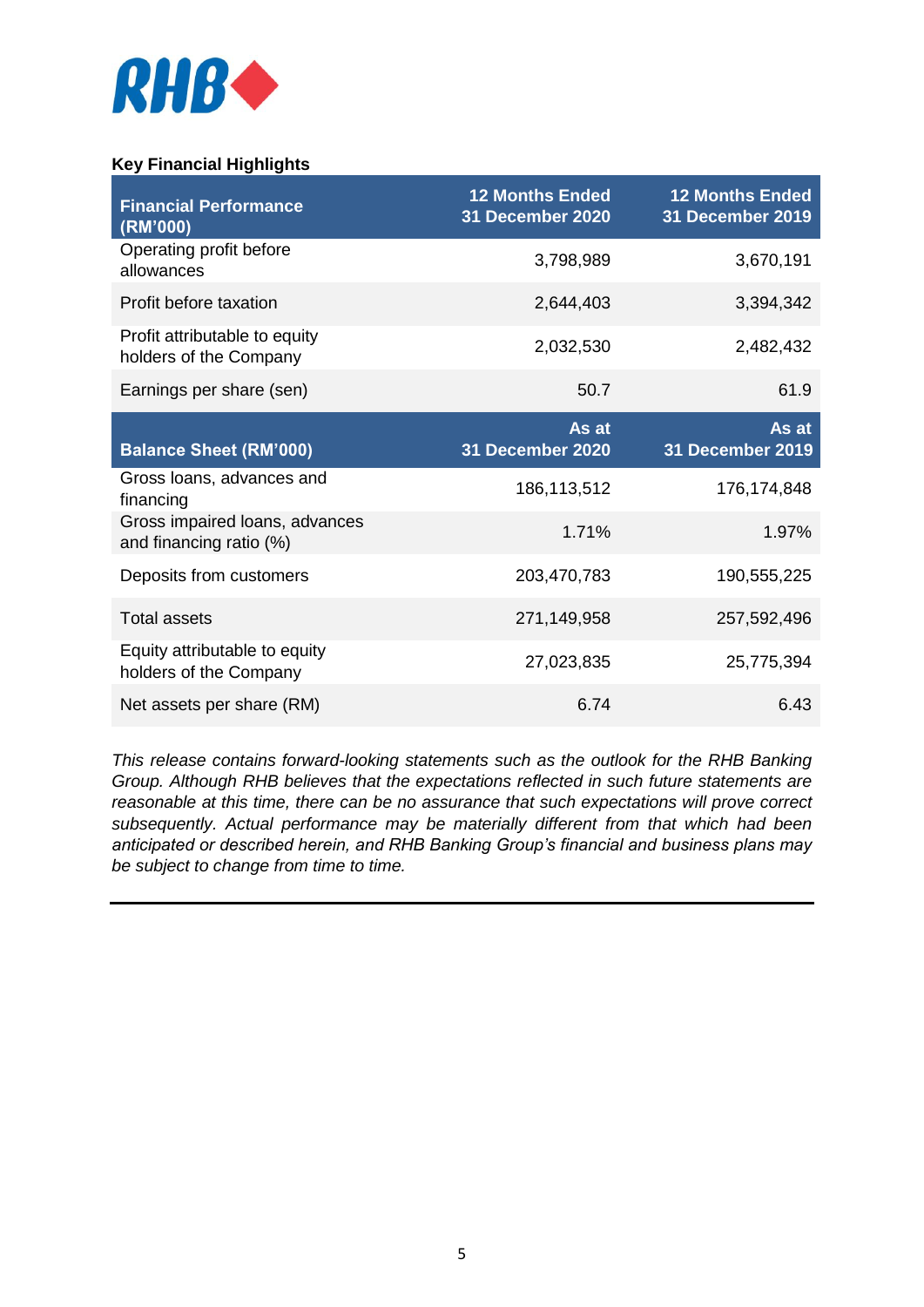

## *About RHB Banking Group*

*The RHB Banking Group, with RHB Bank Berhad as the holding company, is the fourth largest fully integrated financial services group in Malaysia. The Group's core businesses are streamlined into seven main business pillars, namely Group Retail Banking, Group Business & Transaction Banking, Group Wholesale Banking, RHB Singapore, Group Shariah Business, Group International Business and Group Insurance. Group Wholesale Banking comprises Corporate Banking, Investment Banking, Group Treasury and Global Markets, Asset Management and Private Equity. All the seven business pillars are offered through the Group's main subsidiaries – RHB Investment Bank Berhad, RHB Islamic Bank Berhad and RHB Insurance Berhad, while its asset management and unit trust businesses are undertaken by RHB Asset Management Sdn. Bhd. and RHB Islamic International Asset Management Berhad. The Group's regional presence now spans nine countries including Malaysia, Singapore, Indonesia, Thailand, Brunei, Cambodia, Vietnam, Lao PDR and Myanmar.*

For more information, please visit [www.rhbgroup.com](http://www.rhbgroup.com/)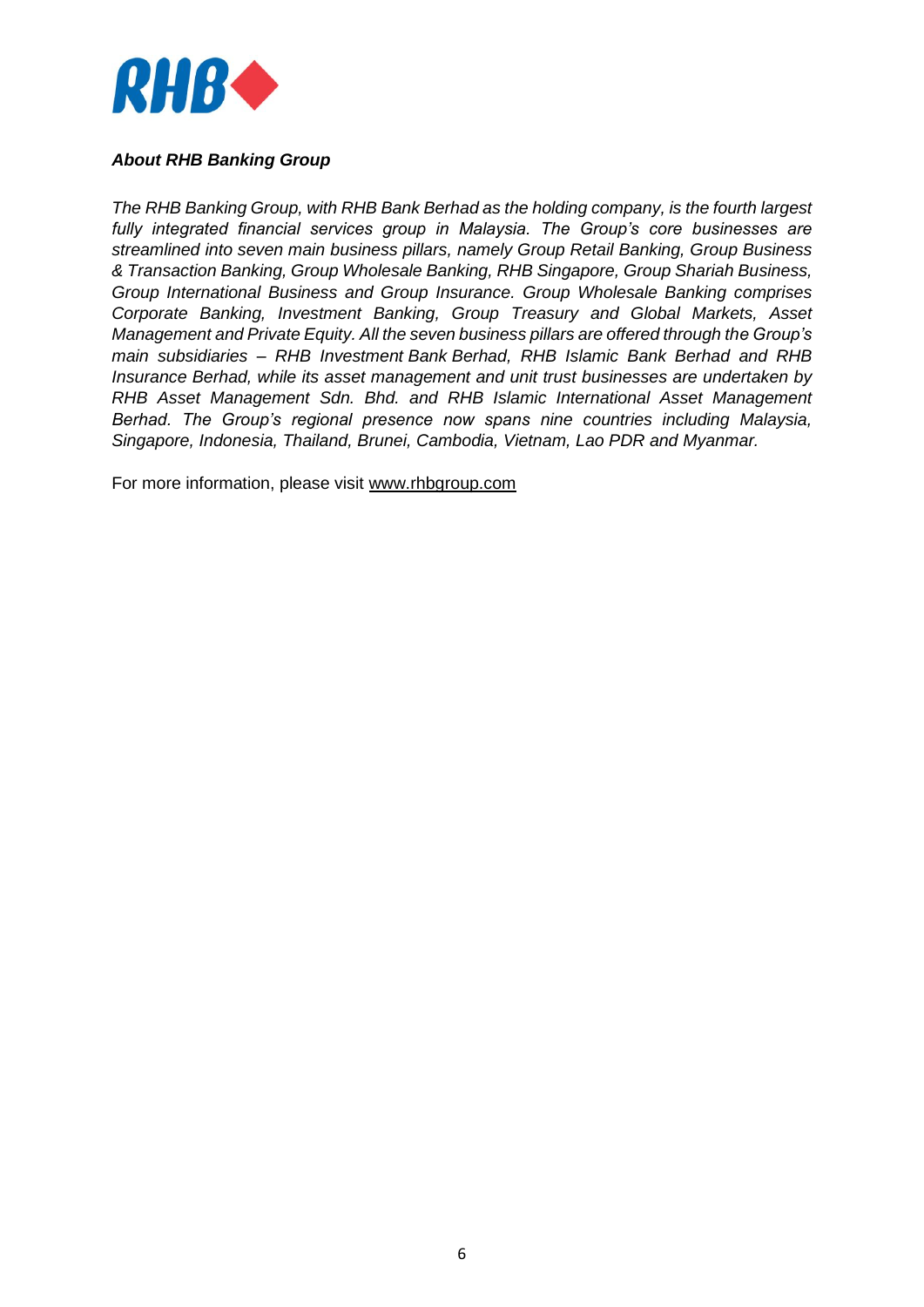

## **APPENDIX**

## **Significant Events/Corporate Development**

## **1. Proposed cessation of business operations of subsidiaries in Hong Kong**

RHB Hong Kong Limited ('RHB Hong Kong') and its subsidiaries (collectively, 'RHB Hong Kong Group'), had on 4 December 2019 decided that they will commence to cease their business operations ('Proposed Cessation'). RHB Hong Kong is a whollyowned subsidiary of RHB Investment Bank, which in turn is wholly-owned by the Bank.

Pursuant to the Proposed Cessation, RHB Hong Kong Group will gradually discontinue offering financial services to its existing and potential clients. RHB Investment Bank, being the shareholder of RHB Hong Kong Group will provide the requisite support to ensure an orderly winding down of their business operations. RHB Investment Bank had on 14 February 2020 injected additional capital into RHB Hong Kong.

The increasingly challenging operating broking environment in Hong Kong has resulted in losses being recorded for RHB Hong Kong Group. As a result, it is no longer viable for RHB Hong Kong Group to continue its business operations. The Proposed Cessation would allow RHB Investment Bank to refocus efforts and resources in driving long-term growth in other ASEAN markets in line with the larger RHB Banking Group's FIT22 strategy.

As part of RHB Hong Kong Group, RHB (China) Investment Advisory Co. Ltd had been deregistered with the China authority on 17 June 2020. RHB Finance Hong Kong Limited, RHB Asset Management Limited, RHB Capital Hong Kong Limited and RHB Wealth Management Hong Kong Limited have commenced the application for member's voluntary winding up.

# **2. Disposal of RHB Securities Singapore Pte Ltd ('RHB Securities Singapore')**

RHB Investment Bank, a wholly owned subsidiary of the Bank has on 29 June 2020, entered into a conditional share purchase agreement with Phillip Securities Pte Ltd ('Purchaser') in respect of the disposal of its entire equity interest in its wholly owned subsidiary, RHB Securities Singapore ('Disposal').

Prior to the completion of the Disposal, RHB Securities Singapore undertook a corporate exercise to transfer the following businesses and assets to the Bank ('Business Transfer'):

- i. the client coverage team, research and advisory services in relation to corporate finance, mergers and acquisitions, equity capital markets and institutional equities sales;
- ii. the entire equity interests of RHB Securities Singapore's wholly-owned subsidiaries in RHB Nominees Singapore Pte Ltd, Summit Nominees Singapore Pte Ltd and RHB Research Institute Singapore Pte Ltd; and;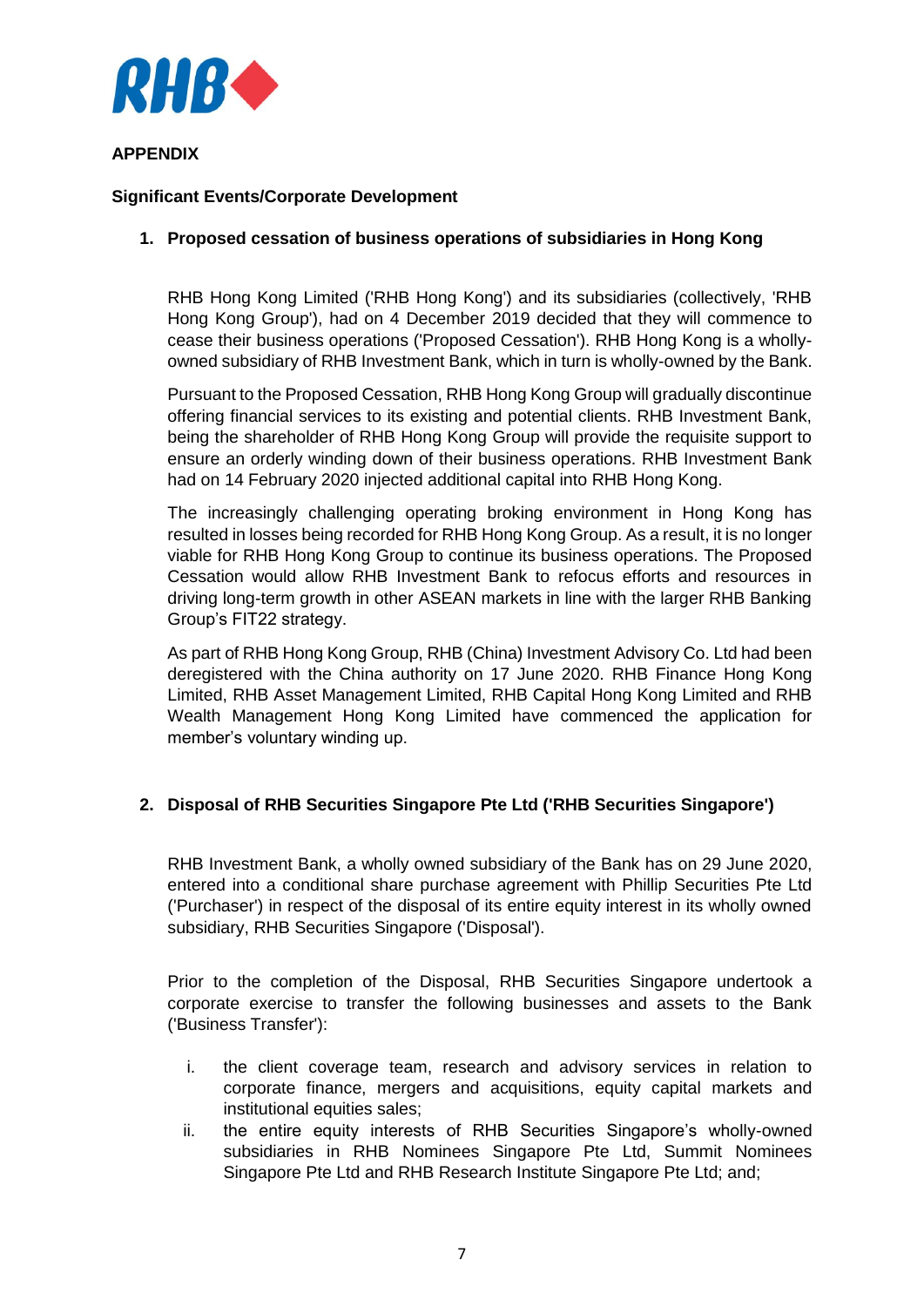

iii. other assets and liabilities in respect of item (i) above.

The Disposal is conditional upon the completion of the Business Transfer but not vice versa.

With the Disposal, the Bank will be in a position to better serve its wholesale clients in Singapore with the transfer of the capital markets business to RHB Bank Singapore. The increasingly competitive broking environment has made it no longer viable for RHB Securities Singapore to continue its stock broking business.

The Business Transfer and the Disposal were completed on 31 August 2020 and 11 September 2020 respectively, following approvals from the relevant regulatory authorities in Malaysia and Singapore.

# **3. Proposed disposal of RHB International Trust (L) Ltd ('RHBIT')**

RHB Bank (L) Ltd ('RHBBL') has on 14 December 2020 entered into a conditional share sale and purchase agreement with Pacific Trustees Berhad ('Pacific Trustee') in respect of the proposed disposal of its entire equity interest in RHBIT for a cash consideration of approximately USD173,490 ('Proposed Disposal').

Upon completion of the Proposed Disposal, RHBIT will cease to be a wholly-owned subsidiary of RHBBL. Barring any unforeseen circumstances and subject to regulatory approval being obtained from the Labuan Financial Services Authority ('Labuan FSA') for the Proposed Disposal, the Proposed Disposal is expected to be completed in the first quarter of 2021.

# **4. Proposed establishment of a Dividend Reinvestment Plan ('DRP')**

On 17 December 2020, the Bank announced that it proposes to undertake the establishment of a DRP that provides the shareholders of the Bank ('Shareholders') with an option to elect to reinvest, in whole or in part, their cash dividend declared by the Bank in new RHB Bank Shares ('DRP Shares') ('Proposed DRP').

The rationale of the Proposed DRP is as follows:

- i. It provides the Bank with flexibility in managing and strengthening its capital position as part of the Bank's capital management strategy. The reinvestment of dividend by the Shareholders for DRP Shares will also enlarge the share capital base of RHB Bank.
- ii. It allows Shareholders to have the option of reinvesting further into RHB Bank and provides the Shareholders with the following:
	- a. an opportunity to enhance and maximise the value of their shareholdings in the Bank by investing in DRP Shares at a discount; and